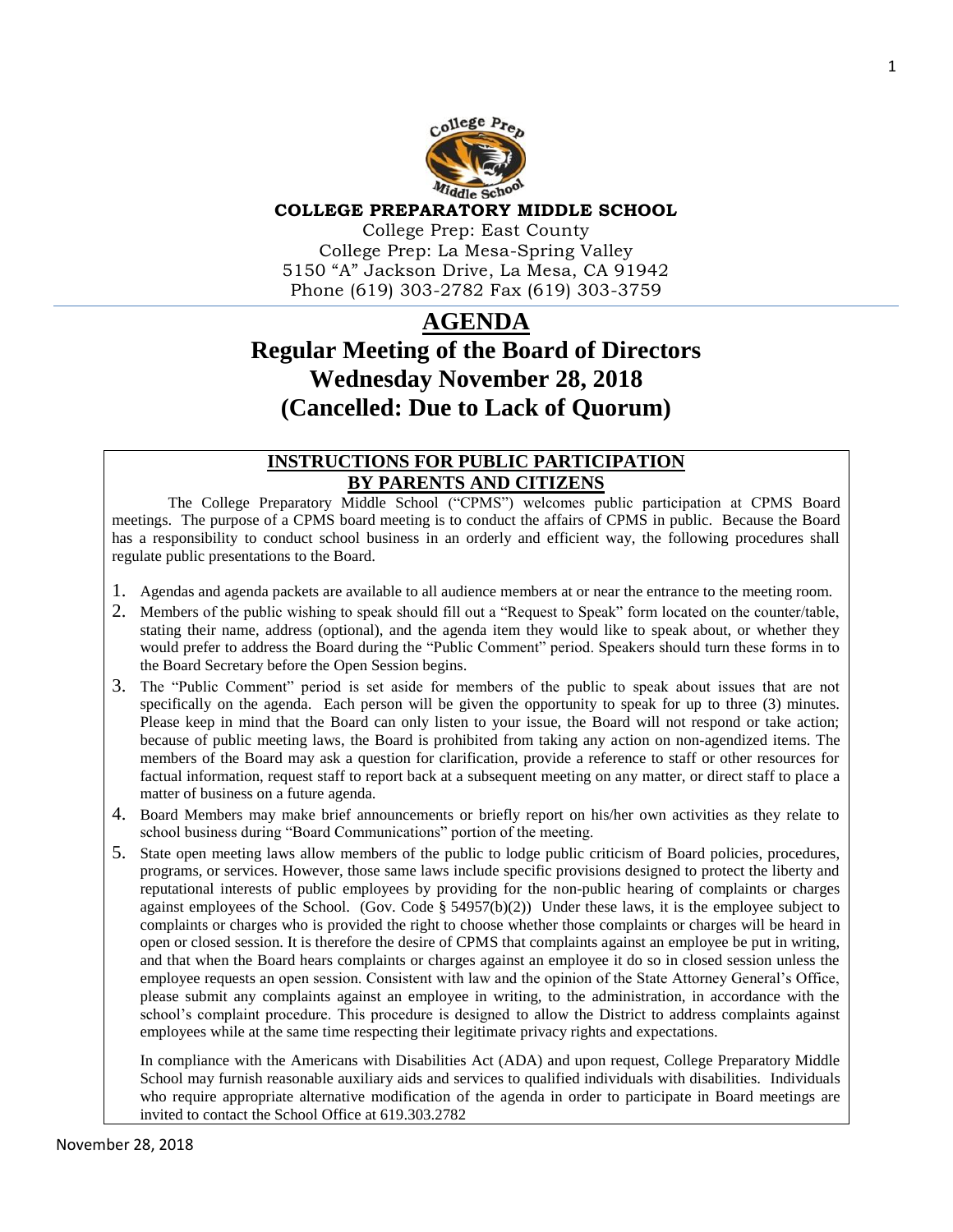# **I. PRELIMINARY**

#### **A. Call to Order**

The meeting was called to order by the President Meitchik at \_\_\_\_\_\_\_\_\_ p.m.

#### **B. Roll Call**

|                      | Present | Absent | Arrived late | Departed early |
|----------------------|---------|--------|--------------|----------------|
| Corey Meitchik       |         |        |              |                |
| Alex Brizolis        |         |        |              |                |
| Lisa Dietrich        |         |        |              |                |
| Kathy Kinsella       |         |        |              |                |
| <b>Garth Hebbler</b> |         |        |              |                |

# **II. CLOSED SESSION (College Prep Staff Lounge)**

#### **III. RECONVENE TO OPEN SESSION (Estimated start time: 6:00 p.m.)**

Depending upon completion of Closed Session items, the Board intends to convene in Open Session at 6:00 p.m. to conduct the remainder of the meeting, reserving the right to return to Closed Session at any time.

#### **A. Pledge of Allegiance**

# **B. Report on Potential Action from Closed Session**

#### **C. Approval of Previous Board Minutes**

| Motion by: $\_\_$ |  |
|-------------------|--|
| Seconded by:      |  |
| Vote:             |  |

|                      | Yes/Aye | No/Nay | Abstain |
|----------------------|---------|--------|---------|
| Corey Meitchik       |         |        |         |
| Alex Brizolis        |         |        |         |
| Lisa Dietrich        |         |        |         |
| Kathy Kinsella       |         |        |         |
| <b>Garth Hebbler</b> |         |        |         |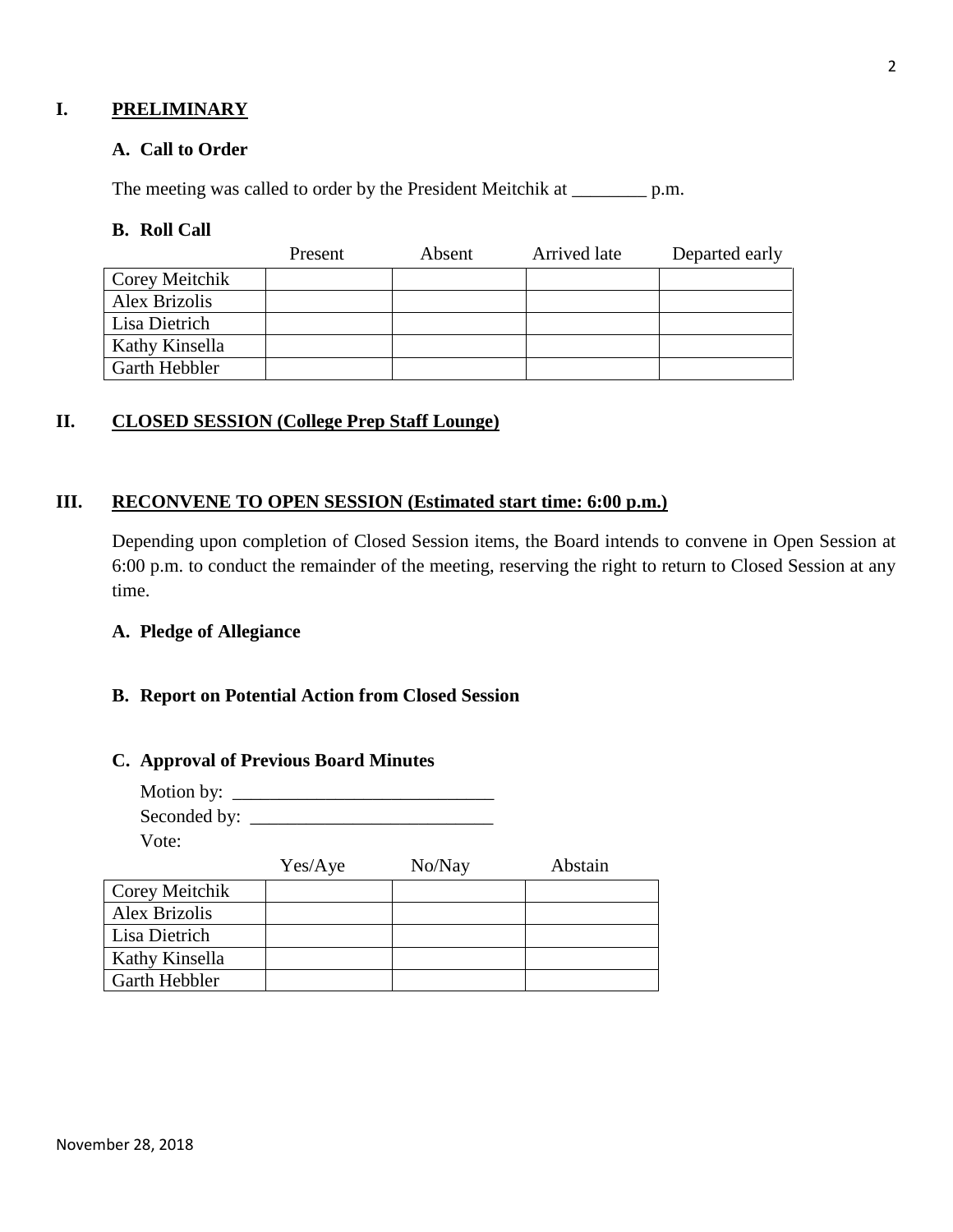## **D. Approval of Board Agenda**

| Motion by: $\_\_$ |         |        |         |
|-------------------|---------|--------|---------|
| Seconded by:      |         |        |         |
| Vote:             |         |        |         |
|                   | Yes/Aye | No/Nay | Abstain |
| Corey Meitchik    |         |        |         |
| Alex Brizolis     |         |        |         |
| Lisa Dietrich     |         |        |         |
| Kathy Kinsella    |         |        |         |
| Garth Hebbler     |         |        |         |

# **IV. COMMUNICATIONS**

#### **A. Public Comment Period**

Public comment on items not listed on the Agenda. Maximum time three (3) minutes.

## **B. Board Communications/Announcements**

Governing Board members make brief announcements or briefly report on his/her own activities as they may relate to school business.

#### **C. Staff Reports**

1. Director's Report: Director provided announcements and general report

#### **V. INFORMATIONAL/ACTION ITEMS**

- **1. GENERAL FUNCTIONS- No items at this time**
- **2. PUPIL SERVICES- No items at this time**
- **3. PERSONNEL SERVICES- No items at this time**

# **4. FINANCIAL AND BUSINESS:** Budget Update Presentation (CPMS-LMSV and CPMS-East County) Jim Weber, Charter Impact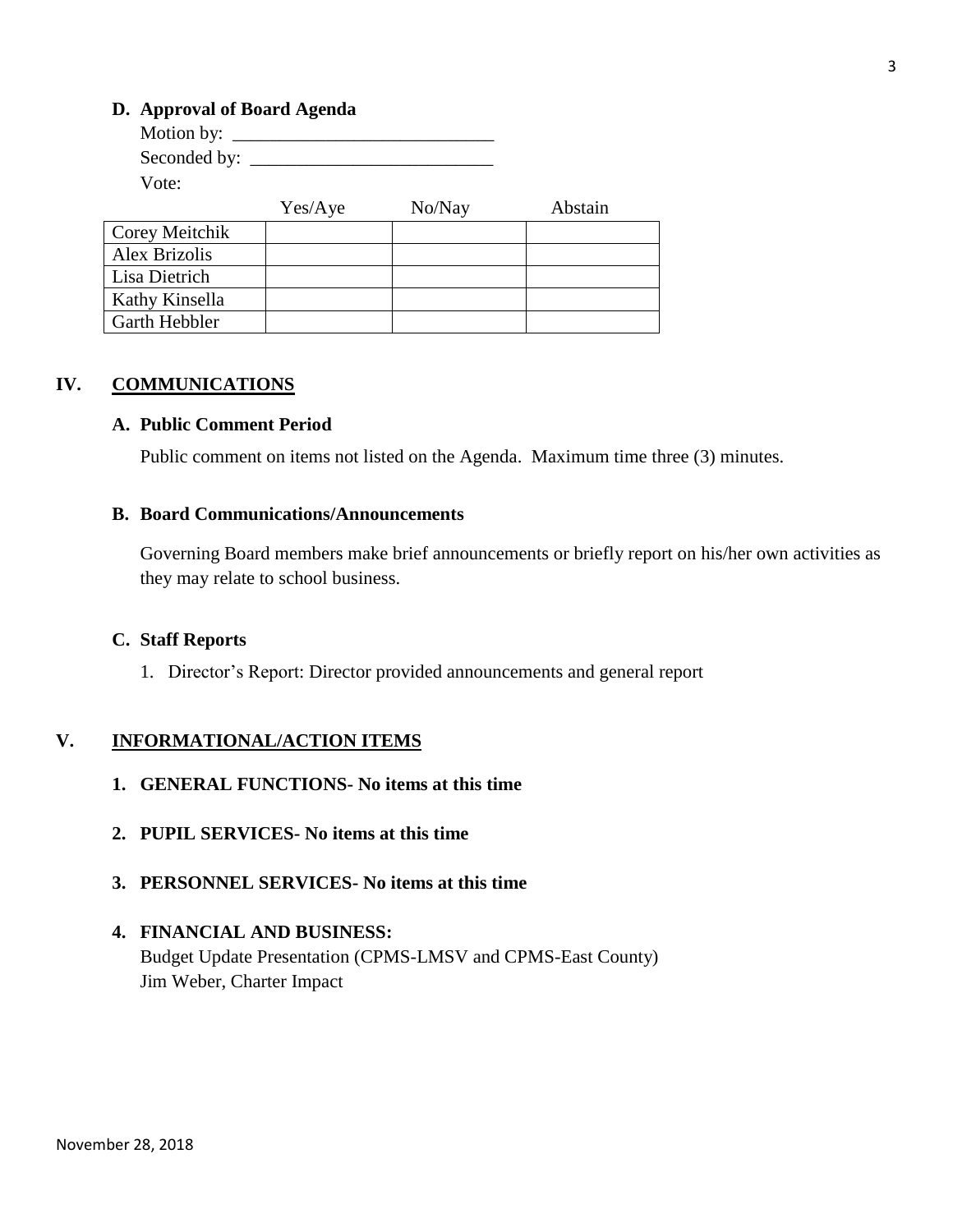**(d) Approval of First Interim Report (2018-2019) CPMS-East County**

# **(a) Approval of Updated Budget for CPMS-LMSV**

| Yes/Aye | No/Nay            | Abstain |
|---------|-------------------|---------|
|         |                   |         |
|         |                   |         |
|         |                   |         |
|         |                   |         |
|         | Motion by: $\_\_$ |         |

#### **(b) Approval of First Interim Report (2018-2019) CPMS-LMSV**

Motion by: \_\_\_\_\_\_\_\_\_\_\_\_\_\_\_\_\_\_\_\_\_\_\_\_\_\_\_\_

Seconded by: \_\_\_\_\_\_\_\_\_\_\_\_\_\_\_\_\_\_\_\_\_\_\_\_\_\_

Vote:

Garth Hebbler

|                      | Yes/Aye | No/Nay | Abstain |
|----------------------|---------|--------|---------|
| Corey Meitchik       |         |        |         |
| Alex Brizolis        |         |        |         |
| Lisa Dietrich        |         |        |         |
| Kathy Kinsella       |         |        |         |
| <b>Garth Hebbler</b> |         |        |         |

# **(c) Approval of Updated Budget for CPMS-East County** Motion by: \_\_\_\_\_\_\_\_\_\_\_\_\_\_\_\_\_\_\_\_\_\_\_\_\_\_\_\_

Seconded by:

Vote:

|                      | Yes/Aye | No/Nay | Abstain |
|----------------------|---------|--------|---------|
| Corey Meitchik       |         |        |         |
| <b>Alex Brizolis</b> |         |        |         |
| Lisa Dietrich        |         |        |         |
| Kathy Kinsella       |         |        |         |
| Garth Hebbler        |         |        |         |